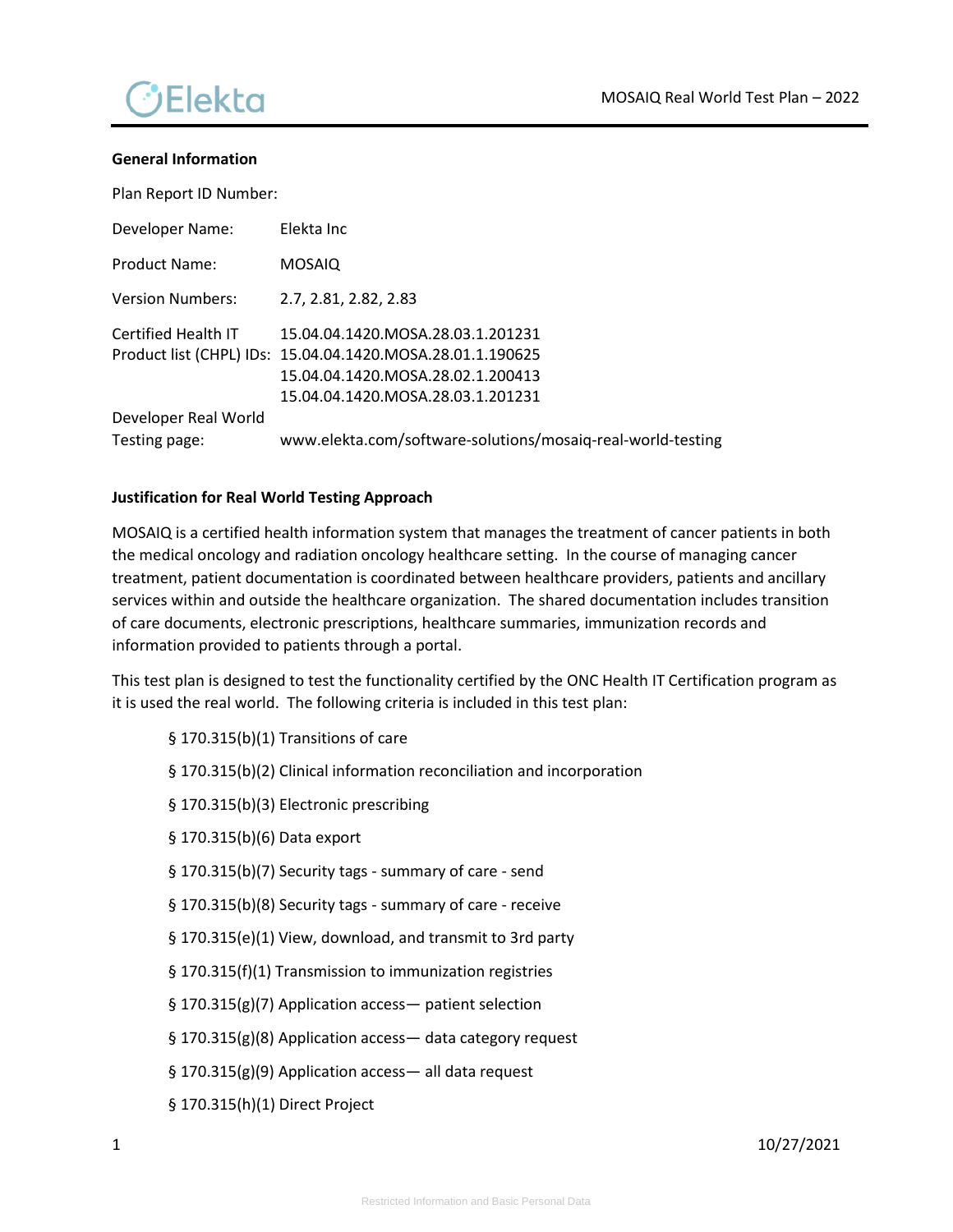

## **Overall Approach**

The test plan consists of 4 user stories that reflect the general workflow of MOSAIQ users as it pertains to the certified criteria and standard data. Within each user story there are one or more certification criteria that are used to share data among providers, patients and services that will be tested and measured for use and success.

Several measurements will be taken for each user story which demonstrate the real-world use of the criteria.

The user stories include:

- 1. Patient consultation visit
- 2. Patient treatment
- 3. Treatment complete
- 4. Patient Electronic Health Information (EHI) export

The goal of this approach is to demonstrate how the interoperability and conformance capabilities of MOSAIQ meet the needs of clinicians and patients in use in the real world.

#### **Testing grid**

| <b>Criteria</b>                                           | <b>User story</b> | <b>Care settings</b>      | <b>Versions</b>    |
|-----------------------------------------------------------|-------------------|---------------------------|--------------------|
|                                                           | #3                | <b>Radiation Oncology</b> | MOSAIQ 2.7         |
|                                                           |                   | <b>Medical Oncology</b>   | <b>MOSAIQ 2.81</b> |
| § 170.315(b)(1) Transitions of care                       |                   |                           | <b>MOSAIQ 2.82</b> |
|                                                           |                   |                           | MOSAIQ 2.83        |
|                                                           | #1                | <b>Radiation Oncology</b> | MOSAIQ 2.7         |
| § 170.315(b)(2) Clinical information reconciliation and   |                   | <b>Medical Oncology</b>   | <b>MOSAIQ 2.81</b> |
| incorporation                                             |                   |                           | <b>MOSAIQ 2.82</b> |
|                                                           |                   |                           | <b>MOSAIQ 2.83</b> |
|                                                           | #2                | <b>Radiation Oncology</b> | MOSAIQ 2.7         |
| § 170.315(b)(3) Electronic prescribing                    |                   | <b>Medical Oncology</b>   | <b>MOSAIQ 2.81</b> |
|                                                           |                   |                           | <b>MOSAIQ 2.82</b> |
|                                                           |                   |                           | MOSAIQ 2.83        |
|                                                           | #4                | <b>Radiation Oncology</b> | MOSAIQ 2.7         |
| § 170.315(b)(6) Data export                               |                   | <b>Medical Oncology</b>   | <b>MOSAIQ 2.81</b> |
|                                                           |                   |                           | <b>MOSAIQ 2.82</b> |
|                                                           |                   |                           | MOSAIQ 2.83        |
|                                                           | #3a               | <b>Radiation Oncology</b> | MOSAIQ 2.7         |
| § 170.315(b)(7) Security tags - summary of care - send    |                   | <b>Medical Oncology</b>   | MOSAIQ 2.81        |
|                                                           |                   |                           | <b>MOSAIQ 2.82</b> |
|                                                           |                   |                           | MOSAIQ 2.83        |
|                                                           | #1a               | <b>Radiation Oncology</b> | MOSAIO 2.7         |
| § 170.315(b)(8) Security tags - summary of care - receive |                   | <b>Medical Oncology</b>   | <b>MOSAIQ 2.81</b> |
|                                                           |                   |                           | <b>MOSAIQ 2.82</b> |
|                                                           |                   |                           | MOSAIQ 2.83        |
|                                                           | #1                | <b>Radiation Oncology</b> | MOSAIQ 2.7         |
| § 170.315(e)(1) View, download, and transmit to 3rd       |                   | <b>Medical Oncology</b>   | <b>MOSAIQ 2.81</b> |
| party                                                     |                   |                           | <b>MOSAIQ 2.82</b> |
|                                                           |                   |                           | <b>MOSAIQ 2.83</b> |
|                                                           | #2                | <b>Radiation Oncology</b> | MOSAIQ 2.7         |
| § 170.315(f)(1) Transmission to immunization registries   |                   | <b>Medical Oncology</b>   | <b>MOSAIQ 2.81</b> |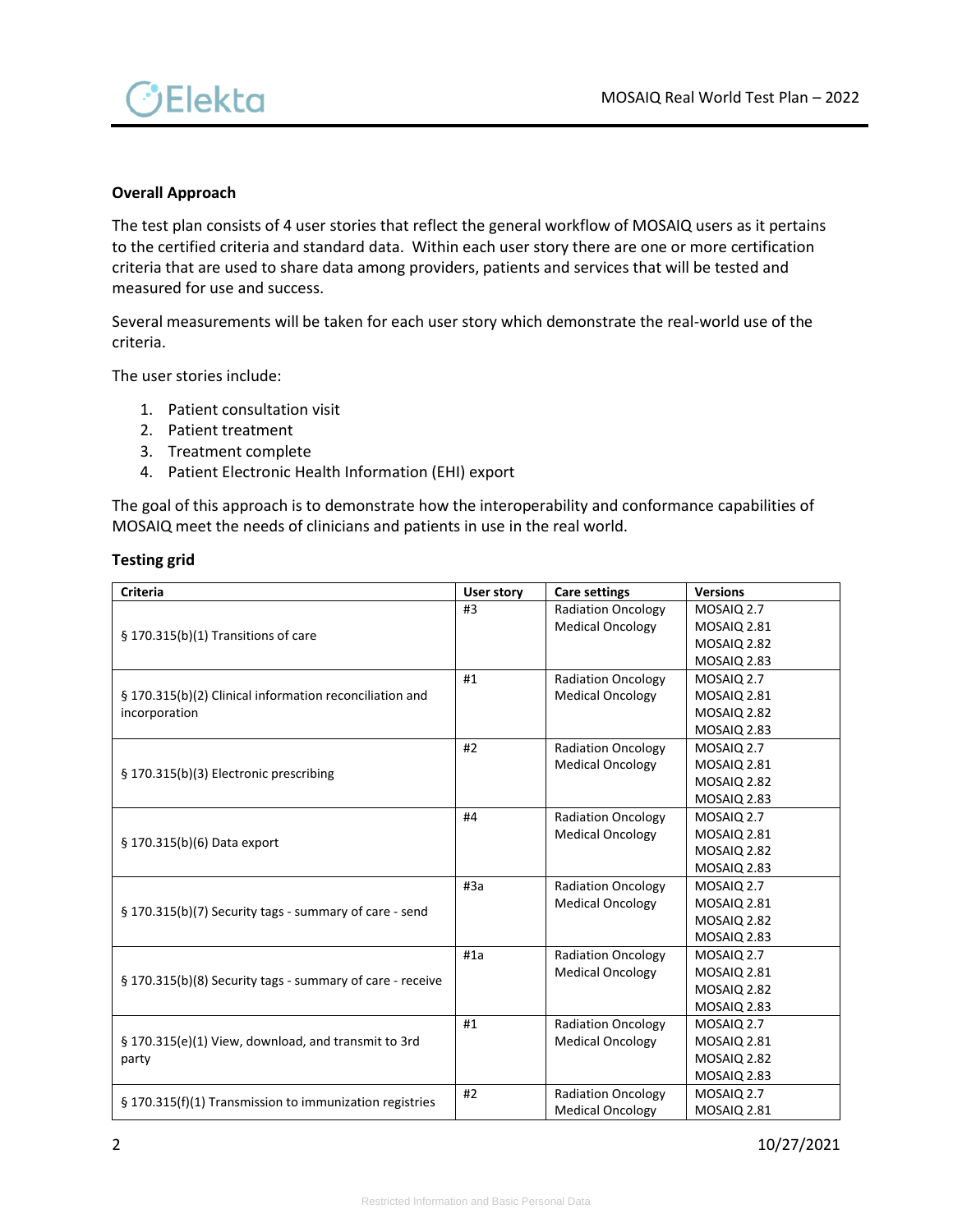

| <b>Criteria</b>                                         | <b>User story</b> | <b>Care settings</b>      | <b>Versions</b>    |
|---------------------------------------------------------|-------------------|---------------------------|--------------------|
|                                                         | #3                | <b>Radiation Oncology</b> | MOSAIQ 2.7         |
|                                                         |                   | <b>Medical Oncology</b>   | <b>MOSAIQ 2.81</b> |
| § 170.315(b)(1) Transitions of care                     |                   |                           | <b>MOSAIQ 2.82</b> |
|                                                         |                   |                           | MOSAIQ 2.83        |
|                                                         | #1                | <b>Radiation Oncology</b> | MOSAIQ 2.7         |
| § 170.315(b)(2) Clinical information reconciliation and |                   | <b>Medical Oncology</b>   | <b>MOSAIQ 2.81</b> |
| incorporation                                           |                   |                           | <b>MOSAIQ 2.82</b> |
|                                                         |                   |                           | <b>MOSAIQ 2.83</b> |
|                                                         | #2                | <b>Radiation Oncology</b> | MOSAIQ 2.7         |
| § 170.315(b)(3) Electronic prescribing                  |                   | <b>Medical Oncology</b>   | <b>MOSAIQ 2.81</b> |
|                                                         |                   |                           | <b>MOSAIQ 2.82</b> |
|                                                         |                   |                           | <b>MOSAIQ 2.83</b> |
|                                                         | #4                | <b>Radiation Oncology</b> | MOSAIO 2.7         |
| § 170.315(b)(6) Data export                             |                   | <b>Medical Oncology</b>   | <b>MOSAIQ 2.81</b> |
|                                                         |                   |                           | <b>MOSAIQ 2.82</b> |
|                                                         |                   |                           | <b>MOSAIQ 2.83</b> |
|                                                         |                   |                           | <b>MOSAIQ 2.82</b> |
|                                                         |                   |                           | <b>MOSAIQ 2.83</b> |
|                                                         | #2                | <b>Radiation Oncology</b> | MOSAIQ 2.7         |
| § 170.315(g)(7) Application access- patient selection   |                   | <b>Medical Oncology</b>   | MOSAIQ 2.81        |
|                                                         |                   |                           | <b>MOSAIQ 2.82</b> |
|                                                         |                   |                           | <b>MOSAIQ 2.83</b> |
|                                                         | #2                | <b>Radiation Oncology</b> | MOSAIQ 2.7         |
| § 170.315(g)(8) Application access- data category       |                   | <b>Medical Oncology</b>   | <b>MOSAIQ 2.81</b> |
| request                                                 |                   |                           | <b>MOSAIQ 2.82</b> |
|                                                         |                   |                           | <b>MOSAIQ 2.83</b> |
|                                                         | #3                | <b>Radiation Oncology</b> | MOSAIQ 2.7         |
| § 170.315(g)(9) Application access- all data request    |                   | <b>Medical Oncology</b>   | <b>MOSAIQ 2.81</b> |
|                                                         |                   |                           | MOSAIQ 2.82        |
|                                                         |                   |                           | <b>MOSAIQ 2.83</b> |
|                                                         | #1                | <b>Radiation Oncology</b> | MOSAIQ 2.7         |
| § 170.315(h)(1) Direct Project                          | #3                | <b>Medical Oncology</b>   | MOSAIQ 2.81        |
|                                                         |                   |                           | <b>MOSAIQ 2.82</b> |
|                                                         |                   |                           | <b>MOSAIQ 2.83</b> |

# **Care Settings**

Elekta markets its products in the Radiation Oncology and Medical Oncology care settings. Each user story in the test plan is applicable to both care settings.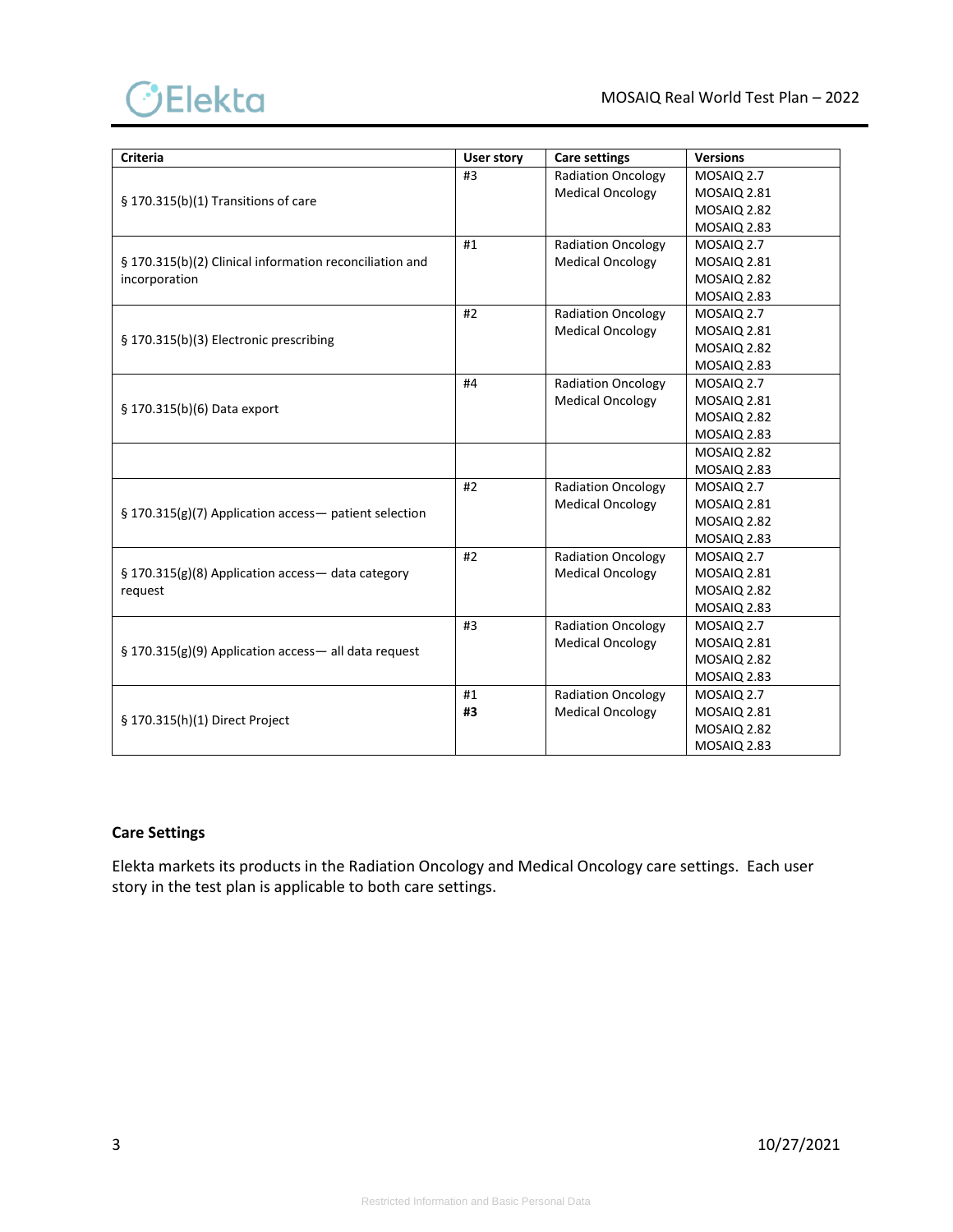

## **Milestones**

| <b>Milestone</b>                                  | <b>Care Setting</b>       | <b>Timeframe</b>       |
|---------------------------------------------------|---------------------------|------------------------|
| Development of candidate list of providers to     | <b>Radiation Oncology</b> | January 15, 2022       |
| assist with Real World Testing                    | <b>Medical Oncology</b>   |                        |
| Development of software and/or SQL queries to     | <b>Radiation Oncology</b> | January 15,2022        |
| be used for data analysis                         | <b>Medical Oncology</b>   |                        |
| Confirm participation of providers to assist with | <b>Radiation Oncology</b> | February 28, 2022      |
| <b>Real World Testing</b>                         | <b>Medical Oncology</b>   |                        |
| Begin collection of information as laid out by    | <b>Radiation Oncology</b> | March 1, 2022          |
| plan                                              | <b>Medical Oncology</b>   |                        |
| Completion of collection of information           | <b>Radiation Oncology</b> | January 2023           |
|                                                   | <b>Medical Oncology</b>   |                        |
| Analysis and report creation                      | <b>Radiation Oncology</b> | January-February, 2023 |
|                                                   | <b>Medical Oncology</b>   |                        |
| Submit Real World Testing report to ACB per       | <b>Radiation Oncology</b> | February 15, 2023      |
| instructions                                      | <b>Medical Oncology</b>   |                        |

## **User Story #1. Patient consultation visit**

A patient arrives for a consultation visit where a decision to treat is made by the healthcare staff and patient. A patient summary is received and incorporated from the referring provider, patient information is collected from the patient and diagnostic services and orders are entered to collect additional diagnostics and prepare for treatment, either chemotherapy and/or radiation. The patient establishes a portal account and views their clinical summary on the patient portal.

### **User story 1a Privacy indicator**

This is a variation of user story 1 where the patient is designated as a private/VIP patient by the referring provider restricting the users able to see the clinical summary.

### *Justification for Real World Testing Approach*

This user story is a typical workflow for the incorporation of a new patient, designating a specific cancer diagnosis and arrival at a decision between the physician and patient to commence treatment. Within this workflow there are several criteria that can demonstrate real-world use simultaneously, namely *§170.315(h)(1) Direct Project* to receive the clinical summary, *§170.315(b)(2) Clinical information reconciliation and incorporation* to incorporate the received information, *§170.315 § 170.315(e)(1) View, download, and transmit to 3rd party* allowing the patient to view their healthcare information on their portal and *(§170.315(b)(8) Security tags - summary of care - receive* to restrict access to the clinical summary.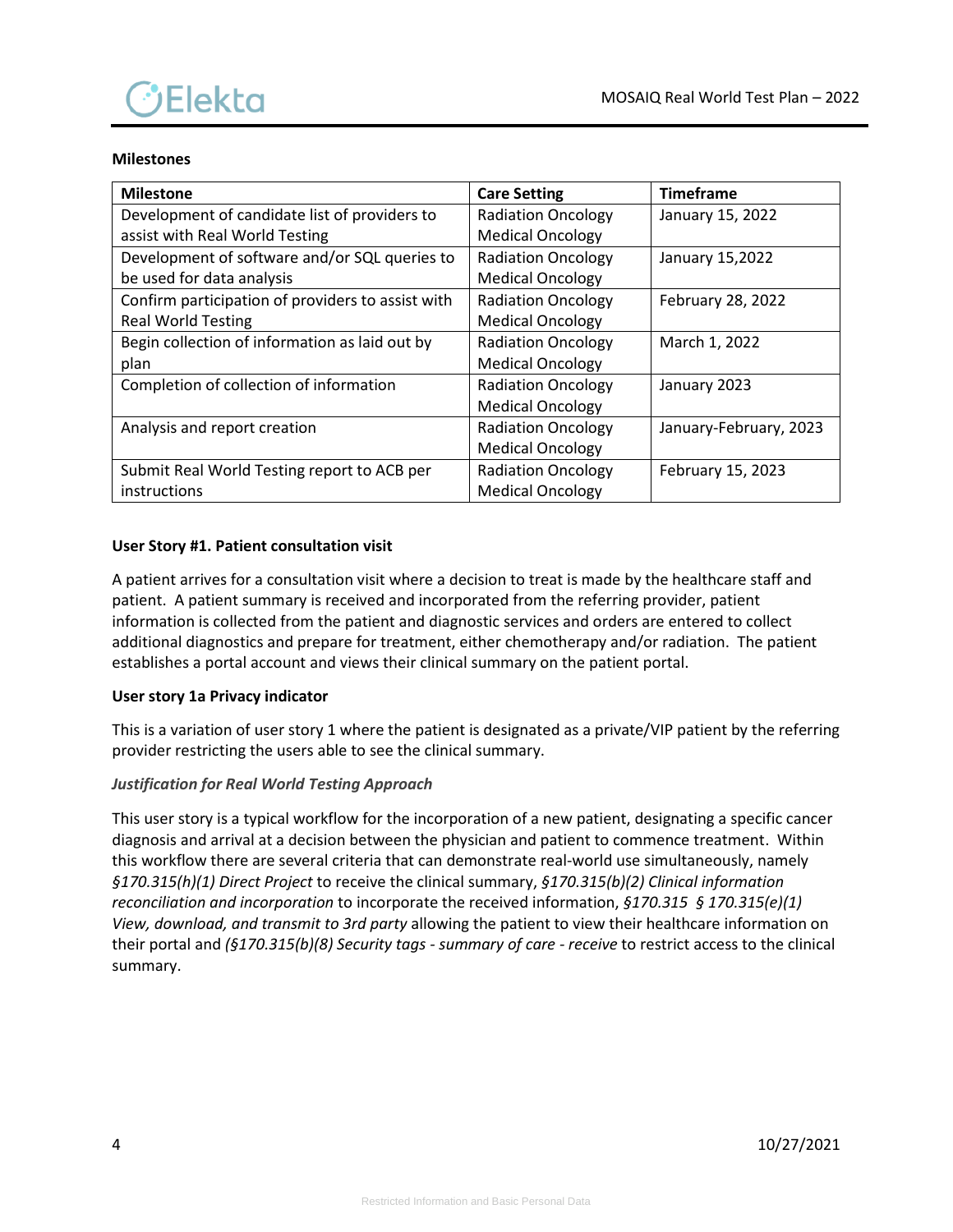

# *Standards and Updates*

| Version            | CHPL ID                           | Standards                     |
|--------------------|-----------------------------------|-------------------------------|
| MOSAIQ 2.7         | 15.04.04.1420.MOSA.28.03.1.201231 | All standards versions are    |
|                    |                                   | those specified in the Common |
|                    |                                   | <b>Clinical Data Set</b>      |
| <b>MOSAIQ 2.81</b> | 15.04.04.1420.MOSA.28.01.1.190625 | As above                      |
| <b>MOSAIQ 2.82</b> | 15.04.04.1420.MOSA.28.02.1.200413 | As above                      |
| <b>MOSAIQ 2.83</b> | 15.04.04.1420.MOSA.28.03.1.201231 | As above                      |

## **Overall Expected outcomes**

Real World Testing will show that MOSAIQ is interoperable as specified by §170.315(h)(1) using DIRECT to receive health care summaries.

Real World Testing will show that MOSAIQ can be used to receive, reconcile and incorporate health care summaries as specified by §170.315(b)(2).

Real World testing will show that a patient can view, download and transmit their clinical summary through their portal as specified by §170.315(e)(1).

Real World Testing will show that MOSAIQ can receive clinical summaries with a privacy indicator and restrict viewing rights to authorized users, prohibiting the view of such summaries to unauthorized users as specified by §170.315(b)(8).

| \$170.315(h)(1)     | Receive health summary using DIRECT                                       |
|---------------------|---------------------------------------------------------------------------|
| Methodology         | Log files will be used to track the frequency of DIRECT to receive health |
|                     | information.                                                              |
| Justification       | Demonstrates real-world use of DIRECT messaging to receive clinical       |
|                     | summaries sent by referring providers                                     |
| Expected outcome(s) | It is expected that health care providers will receive clinical summaries |
|                     | using the DIRECT protocol.                                                |

### **Measures – User Story #1**

| \$170.315(b)(2) | Create a single reconciled list of medications, medication allergies, or |
|-----------------|--------------------------------------------------------------------------|
|                 | problems from received summary and active patient record                 |
| Methodology     | Reports will be used to calculate the number of times that medications,  |
|                 | problems and allergies are incorporated into a medical record            |
|                 | compared to the number of referrals into a clinic.                       |
| Justification   | Demonstrates real-world use of DIRECT messaging to receive,              |
|                 | incorporate, and reconcile clinical summaries sent by referring          |
|                 | providers                                                                |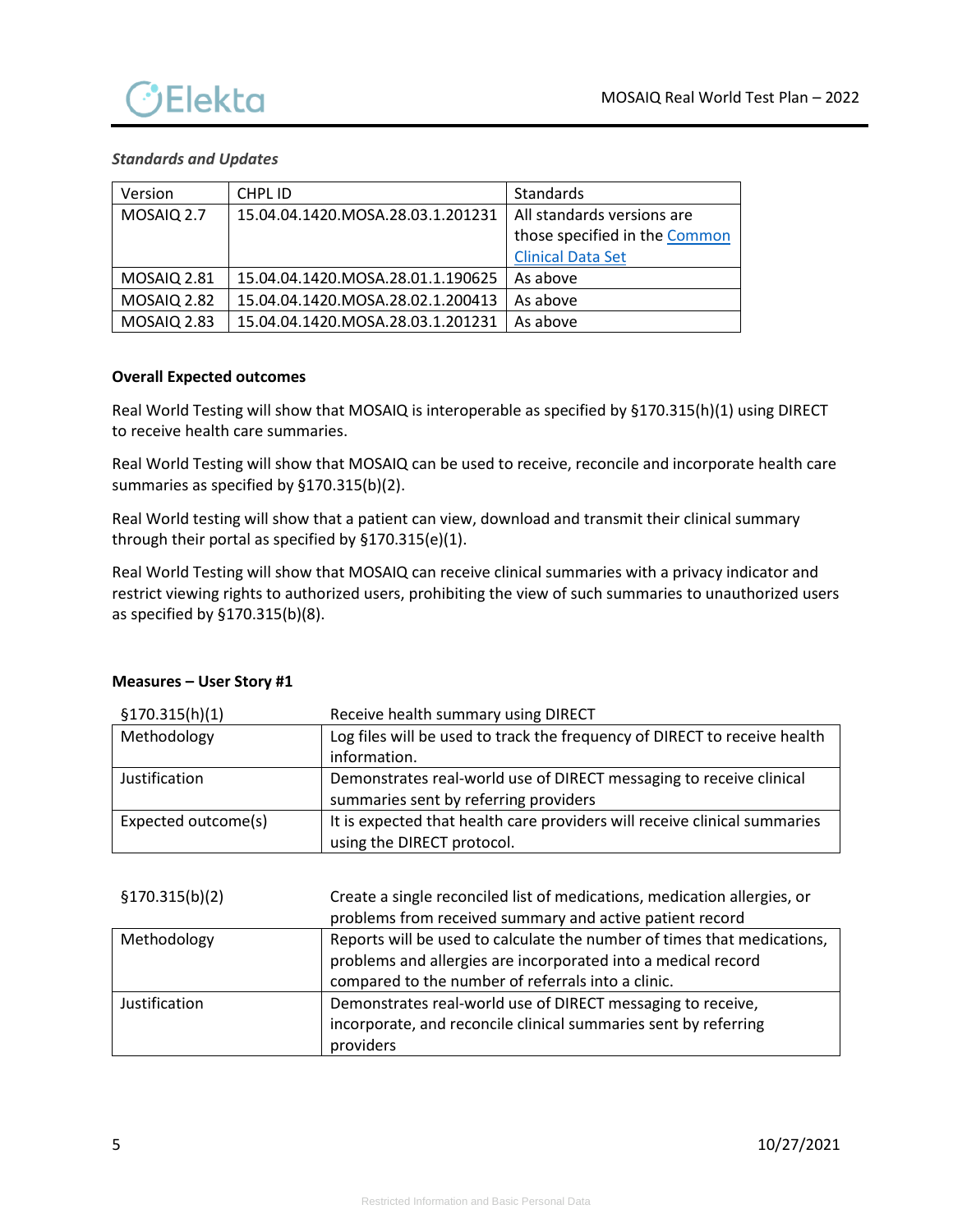

| Expected outcome(s) | It is expected that a high percentage of new patients and incoming       |
|---------------------|--------------------------------------------------------------------------|
|                     | referrals with clinical summaries are incorporated into the new patient  |
|                     | records. The test will report the frequency of use of MOSAIQ to receive, |
|                     | reconcile, and incorporate clinical summaries.                           |

| \$170.315(e)(1)     | View, download and transmit to a third party                       |
|---------------------|--------------------------------------------------------------------|
| Methodology         | SQL queries will be run to track the frequency of patient views,   |
|                     | downloads and transmissions to third parties                       |
| Justification       | Demonstrates real-world patient use and frequency of the patient   |
|                     | portal to view, download and/or transmit their health information. |
| Expected outcome(s) | Numbers of patient views, downloads and transmissions              |

| \$170.315(b)(8)     | Security tags - summary of care - send                                       |  |
|---------------------|------------------------------------------------------------------------------|--|
| Methodology         | SQL queries will be run to ascertain the frequency of clinical summaries     |  |
|                     | received with a privacy indicator.                                           |  |
|                     | A test CCDA with a privacy indicator will be imported by a) an               |  |
|                     | unauthorized user and b) an authorized user.                                 |  |
| Justification       | Demonstrates real-world use of the privacy indicator in incoming             |  |
|                     | clinical summaries and verifies that only authorized users can view          |  |
|                     | those clinical summaries.                                                    |  |
| Expected outcome(s) | Numbers that reflect the frequency of received clinical summaries with       |  |
|                     | a privacy indicator and a positive test of the restriction of viewing rights |  |
|                     | of a summary with a privacy indicator to authorized users.                   |  |

# **User Story #2. Patient treatment**

The patient arrives for radiation simulation and setup (radiation care setting) and receives an immunization shot, outpatient medications are ePrescribed to mitigate possible treatment side effects and appointments are scheduled for multiple instances of treatment and in-treatment consultations. On treatment days, vital signs, lab tests and other information are captured and treatment is delivered. During treatment, the patient views their current lab tests via a Patient Access API.

# *Justification for Real World Testing Approach*

This user story is a typical workflow for the setup and process for ongoing cancer treatment. In this use case the patient is administered an immunization in one visit which is transmitted to public health demonstrating *§170.315(f)(1) Transmission to immunization registries* and an order is sent to a local pharmacy demonstrating *§170.315(b)(3) Electronic prescribing*. Additionally, a patient uses an API application to retrieve their clinical data using *§170.315(g)(7) Application access— patient selection* and *§170.315(g)(8) Application access— data category request*. The test metrics describe the real-world use of these interoperability capabilities.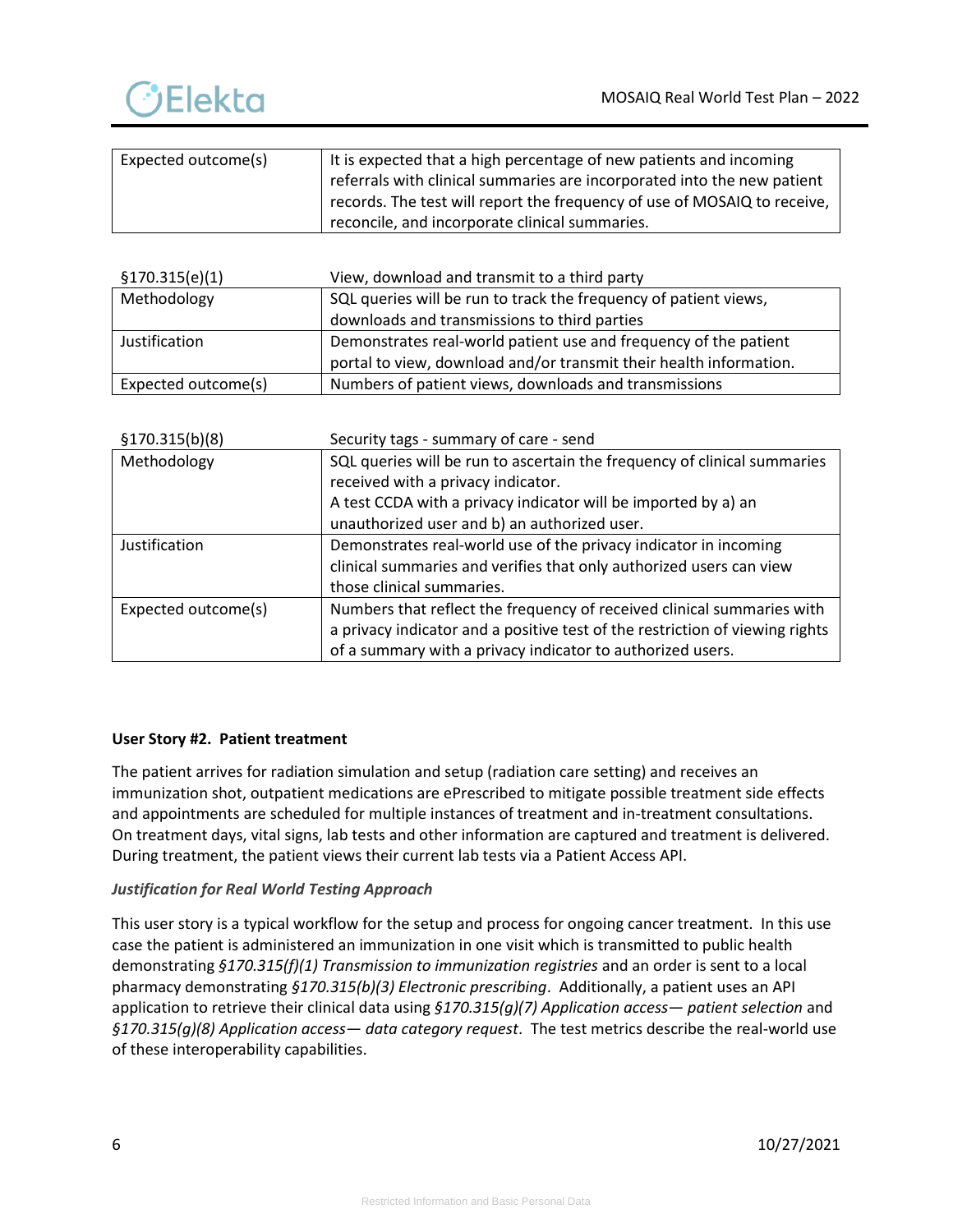

# *Standards and Updates*

| <b>Version</b>     | <b>CHPLID</b>                     | <b>Standards</b>              |
|--------------------|-----------------------------------|-------------------------------|
| MOSAIQ 2.7         | 15.04.04.1420.MOSA.28.03.1.201231 | All standards versions are    |
|                    |                                   | those specified in the Common |
|                    |                                   | <b>Clinical Data Set</b>      |
| <b>MOSAIQ 2.81</b> | 15.04.04.1420.MOSA.28.01.1.190625 | As above with the addition of |
|                    |                                   | <b>NCPDP SCRIPT Version</b>   |
|                    |                                   | 2017071                       |
| <b>MOSAIQ 2.82</b> | 15.04.04.1420.MOSA.28.02.1.200413 | As above                      |
| <b>MOSAIQ 2.83</b> | 15.04.04.1420.MOSA.28.03.1.201231 | As above                      |

| <b>Standards updates</b>                      |                                        |
|-----------------------------------------------|----------------------------------------|
| Standard and version                          | NCPDP SCRIPT Version 2017071           |
| Updated certification criteria and associated | § 170.315(b)(3) Electronic prescribing |
| product                                       | MOSAIQ 2.81, 2.82, 2.82                |
| CHPL ID                                       | 15.04.04.1420.MOSA.28.01.1.190625      |
|                                               | 15.04.04.1420.MOSA.28.02.1.200413      |
|                                               | 15.04.04.1420.MOSA.28.03.1.201231      |
| Method used for standard update               | Required - Cures                       |
| Measure used to demonstrate conformance       | ePrescribing                           |
| Customer notification                         | May 31, 2019                           |

## **Overall Expected outcomes**

Real World testing will show that MOSAIQ will successfully transmit electronic prescriptions as specified in §170.315(b)(3).

Real World testing will show that MOSAIQ will successfully collect immunization information and transmit the data to immunization registries as specified in §170.315(f)(1).

Real World testing will show that the MOSAIQ Patient Access API can receive search parameters and identify a patient ID from an API application as specified in §170.315(g)(7) and can receive search parameters for a specific category of patient data and return the data as specified in §170.315(g)(8).

### **Measures – User Story #2**

| \$170.315(b)(3)     | Electronic prescribing                                                |
|---------------------|-----------------------------------------------------------------------|
| Methodology         | SQL queries will be run to determine the frequency of ePrescribing    |
|                     | messages and the number of errors during transmission                 |
| Justification       | Demonstrates the real-world use of ePrescribing to manage patient     |
|                     | prescriptions with outpatient pharmacies.                             |
| Expected outcome(s) | Clinicians will be able to manage outpatient prescriptions with local |
|                     | pharmacies with few errors. Less than 1% of errors are expected.      |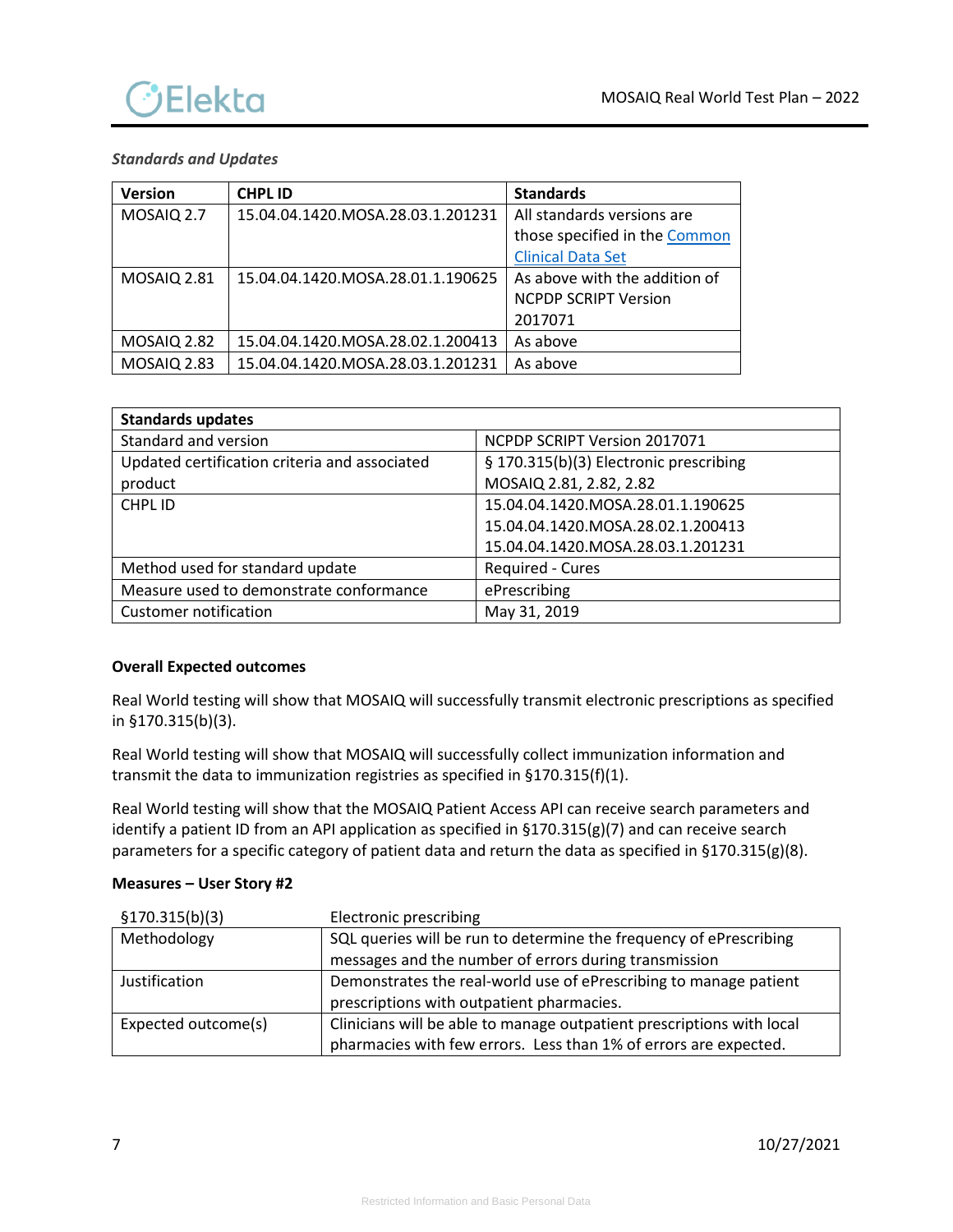

| \$170.315(f)(1)     | Transmission to immunization registries                                  |
|---------------------|--------------------------------------------------------------------------|
| Methodology         | Interface logs will be scanned and de-identified to determine the use of |
|                     | the immunization interface message transmissions.                        |
| Justification       | The test will illustrate the real-world use of immunization data         |
|                     | transmission to public health registries.                                |
| Expected outcome(s) | It is expected that clinics are able to transmit their immunization      |
|                     | information successfully. Error rates will be tracked.                   |

| \$170.315(g)(7)     | Application access- patient selection                                      |
|---------------------|----------------------------------------------------------------------------|
| Methodology         | Interface logs will be reviewed to determine the number of API             |
|                     | applications registered and the number of patient selection API            |
|                     | transactions over time.                                                    |
| Justification       | This test will demonstrate the real-world frequency of use of the          |
|                     | Patient Access API for patients to retrieve their clinical information.    |
| Expected outcome(s) | API applications will be able to receive properly-authorized patient ID's. |

| \$170.315(g)(8)     | Application access- data category request                                 |
|---------------------|---------------------------------------------------------------------------|
| Methodology         | Interface logs will be reviewed to measure the volume of patient          |
|                     | laboratory results retrievals.                                            |
| Justification       | This will test the use of an API application to access patient data for a |
|                     | patient residing in a real-world data base.                               |
| Expected outcome(s) | The patient lab results will be retrieved in full and without error.      |

# **User Story #3. Treatment complete**

After the final treatment, the physician documents a treatment summary and sends the summary via DIRECT to the referring physician. The referring physician reviews and incorporates the clinical summary.

### **User Story 3a Privacy indicator**

This is a variation of user story 3 where the clinical summary is designated as restricted to users with high privacy user rights.

### *Justification for Real World Testing Approach*

This user story is a typical workflow for the completion of a cancer treatment episode. The clinician summarizes the treatment episode and a clinical summary is sent to the original referring provider demonstrating *§170.315(b)(1) Transitions of care* and *§170.315(h)(1) Send health summary using DIRECT*. In a variation of that clinical summary, the document is sent with a privacy indicator demonstrating *§170.315(b)(7) Security tags - summary of care – send*. Later the patient views the clinical summary using an API application using *§170.315(g)(9) Application access— all data request.*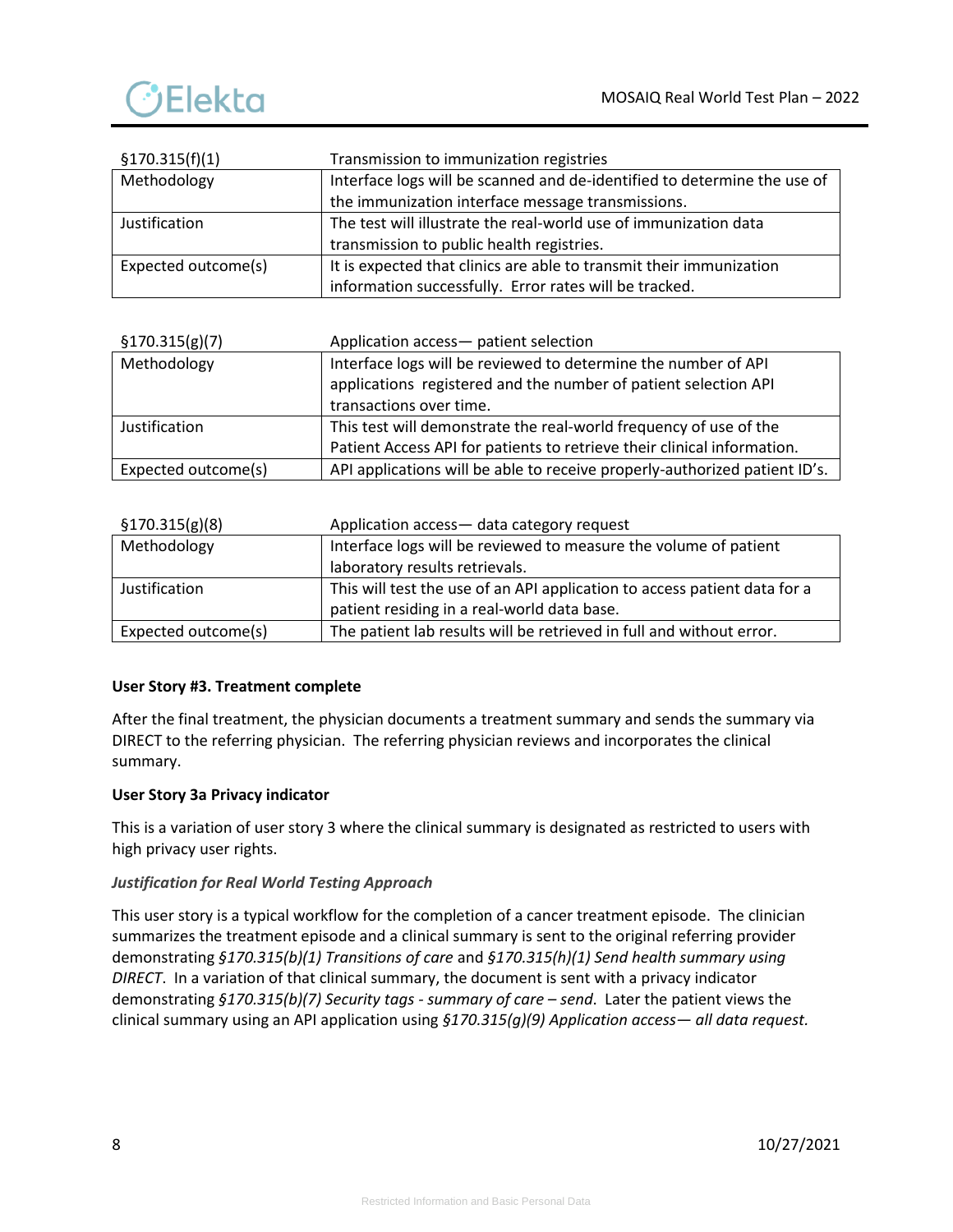

## *Standards and Updates*

| Version            | CHPL ID                           | Standards                     |
|--------------------|-----------------------------------|-------------------------------|
| MOSAIQ 2.7         | 15.04.04.1420.MOSA.28.03.1.201231 | All standards versions are    |
|                    |                                   | those specified in the Common |
|                    |                                   | <b>Clinical Data Set</b>      |
| <b>MOSAIQ 2.81</b> | 15.04.04.1420.MOSA.28.01.1.190625 | As above                      |
| <b>MOSAIQ 2.82</b> | 15.04.04.1420.MOSA.28.02.1.200413 | As above                      |
| <b>MOSAIQ 2.83</b> | 15.04.04.1420.MOSA.28.03.1.201231 | As above                      |

## **Overall Expected outcomes**

Real-world interoperability is displayed using DIRECT to send the results of healthcare treatment to a referring provider as specified by §170.315(b)(1) Transitions of care.

Real World Testing will show that MOSAIQ can send clinical summaries with a privacy indicator and restrict viewing rights to authorized users, prohibiting the view of such summaries to unauthorized users as specified by §170.315(b)(7).

Real World testing will show that the MOSAIQ Patient Access API can receive a request for a patient clinical summary and provide a complete summary as specified by  $$170.315(g)(9)$  Application accessall data request.

| \$170.315(h)(1)     | Send health summary using DIRECT                                          |
|---------------------|---------------------------------------------------------------------------|
| Methodology         | Log files will be used to track the frequency of DIRECT to send health    |
|                     | information.                                                              |
| Justification       | Demonstrates real-world use of DIRECT messaging to send clinical          |
|                     | summaries to referring providers                                          |
| Expected outcome(s) | It is expected that health care providers will receive clinical summaries |
|                     | using the DIRECT protocol.                                                |

## **Measures – User Story #3**

| \$170.315(b)(1)     | Transitions of care                                                    |
|---------------------|------------------------------------------------------------------------|
| Methodology         | SQL queries will be used to determine the number of clinical summaries |
|                     | sent to providers.                                                     |
| Justification       | Demonstrates the real-world use of DIRECT interoperability to send     |
|                     | health information upon completion of oncology treatment.              |
| Expected outcome(s) | It is expected that a high percentage of oncology treatments result in |
|                     | clinical summaries sent to referring providers.                        |

| \$170.315(g)(9) | Application access-all data request                               |
|-----------------|-------------------------------------------------------------------|
| Methodology     | Logs will be used to measure the volume of All Data Requests      |
| Justification   | Demonstrates the real-world frequency of this particular API data |
|                 | request                                                           |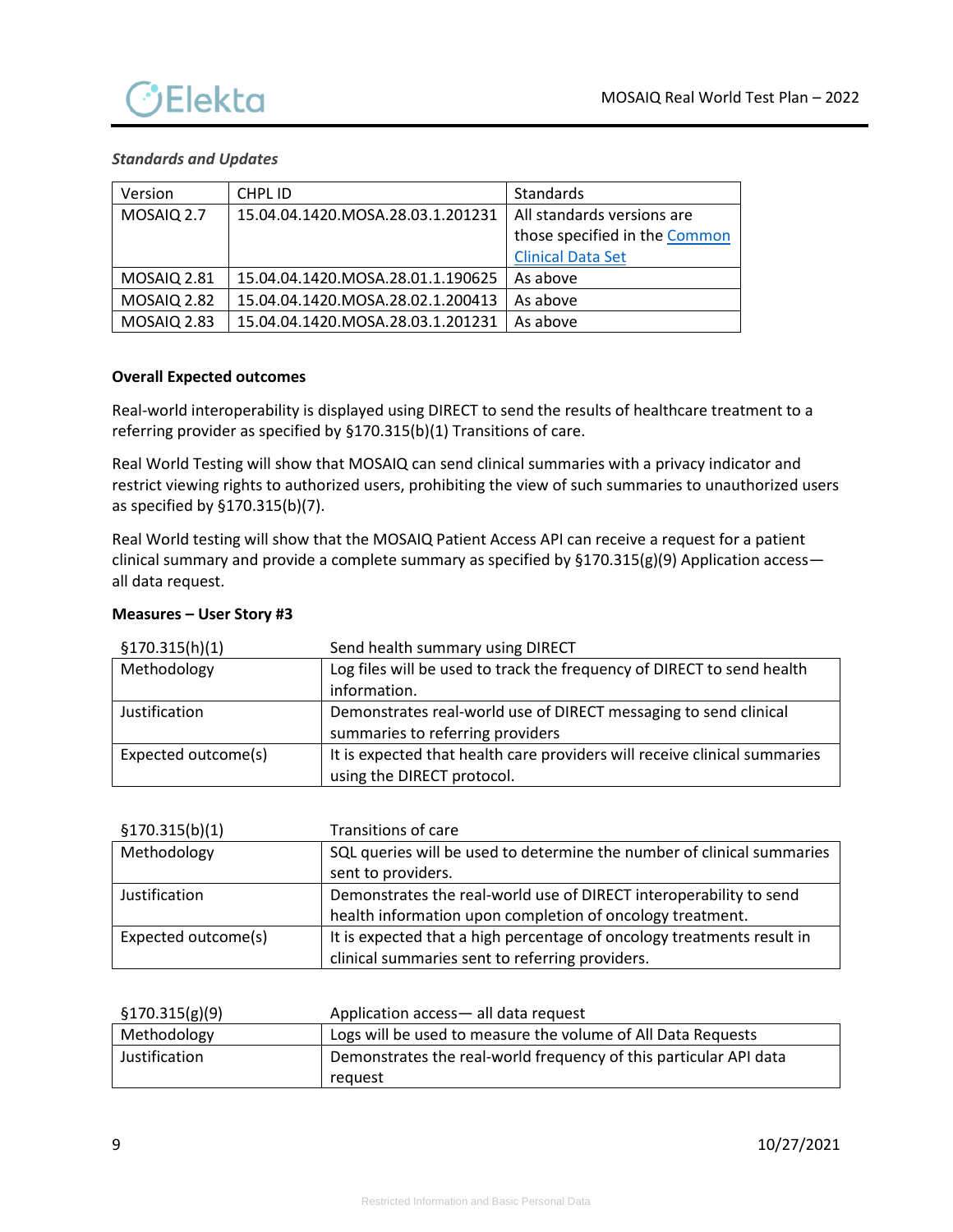

| Expected outcome(s) | API applications will be able to request and receive patient's properly |  |
|---------------------|-------------------------------------------------------------------------|--|
|                     | I authorized clinical summary data. Error rates will be tracked.        |  |

| \$170.315(b)(7)     | Security tags - summary of care - send                                  |
|---------------------|-------------------------------------------------------------------------|
| Methodology         | Test CCDA's with a privacy indicator will be created by a) an           |
|                     | unauthorized user and b) an authorized user and visually analyzed.      |
| Justification       | Demonstrates that a clinical summary can be sent upon a transition of   |
|                     | care such that it is viewable only by authorized users.                 |
| Expected outcome(s) | All CCDA's designated as "private" by the user will be constrained with |
|                     | the Confidentiality Code in accordance with the standard specified in   |
|                     | DS4P R1.                                                                |

## **User Story #4 Patient EHI Export**

An external system is brought online with need to populate MOSAIQ patients and their clinical histories. The external system is provided with clinical summaries from multiple selected MOSAIQ patients.

## *Justification for Real World Testing Approach*

This user story is an imagined need to make use of a multiple patient clinical summary export as described in *§170.315(b)(6) Data export*

#### *Standards and Updates*

| Version            | CHPL ID                           | Standards                     |
|--------------------|-----------------------------------|-------------------------------|
| MOSAIQ 2.7         | 15.04.04.1420.MOSA.28.03.1.201231 | All standards versions are    |
|                    |                                   | those specified in the Common |
|                    |                                   | <b>Clinical Data Set</b>      |
| <b>MOSAIO 2.81</b> | 15.04.04.1420.MOSA.28.01.1.190625 | As above                      |
| <b>MOSAIQ 2.82</b> | 15.04.04.1420.MOSA.28.02.1.200413 | As above                      |
| <b>MOSAIQ 2.83</b> | 15.04.04.1420.MOSA.28.03.1.201231 | As above                      |

### **Overall Expected outcomes**

Real World Testing will show that MOSAIQ is interoperable as specified by §170.315(b)(6) Data export.

## **Measures – User Story 4**

| \$170.315(b)(6)     | Data export                                                        |
|---------------------|--------------------------------------------------------------------|
| Methodology         | SQL queries will be used to measure the number of Batch Export     |
|                     | instances and CCDA's per batch.                                    |
| Justification       | Demonstrates the real world use of the data export function.       |
| Expected outcome(s) | Users will be able to batch export clinical summaries for multiple |
|                     | patients for use by external systems. Error rates will be tracked. |